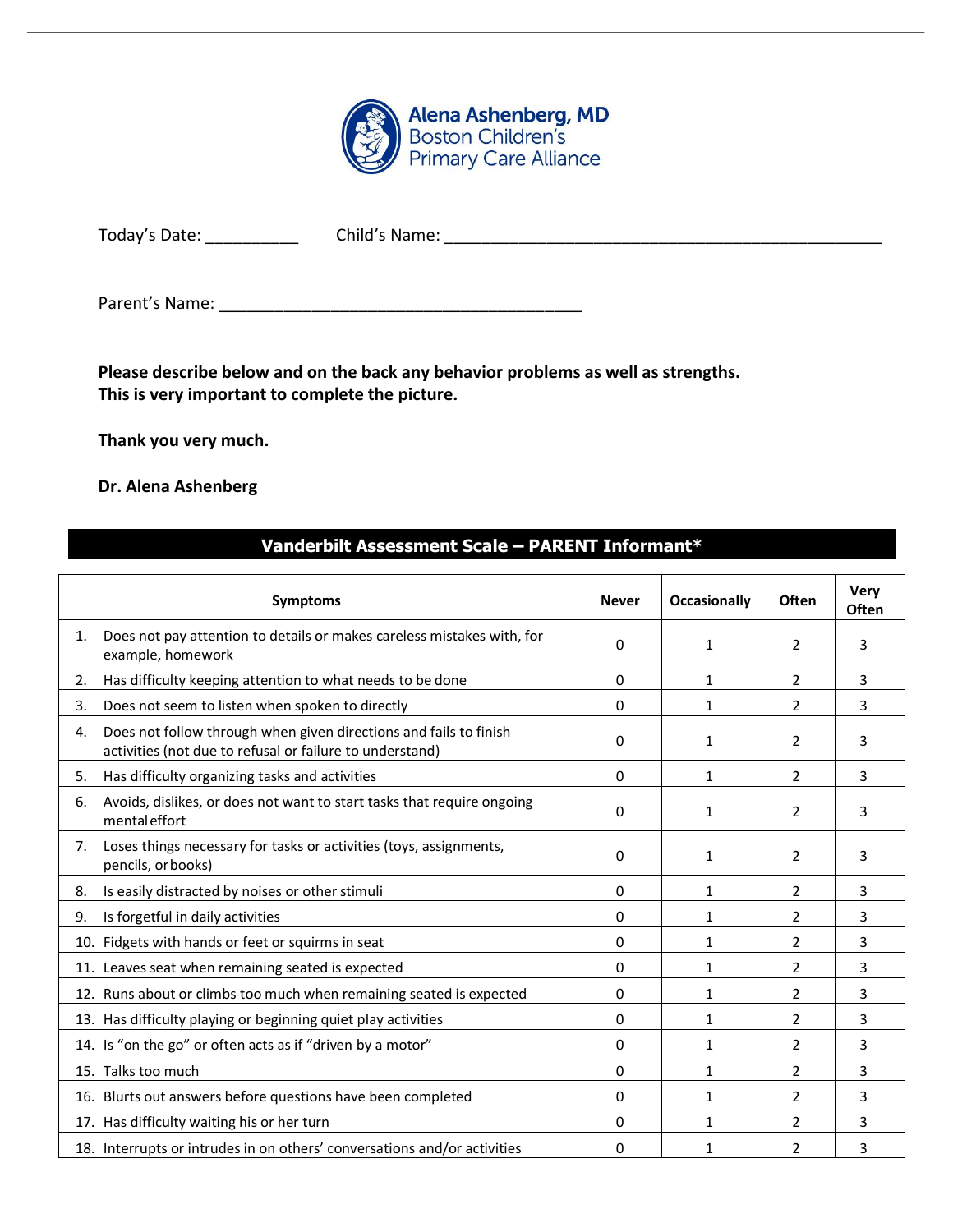| 19. Argues with adults                                                      | 0 | 1 | $\overline{2}$ | 3 |
|-----------------------------------------------------------------------------|---|---|----------------|---|
| 20. Loses temper                                                            | 0 | 1 | $\overline{2}$ | 3 |
| 21. Actively defies or refuses to go along with adults' requests or rules   | 0 | 1 | $\overline{2}$ | 3 |
| 22. Deliberately annoys people                                              | 0 | 1 | $\overline{2}$ | 3 |
| 23. Blames others for his or her mistakes or misbehaviors                   | 0 | 1 | 2              | 3 |
| 24. Is touchy or easily annoyed by others                                   | 0 | 1 | $\overline{2}$ | 3 |
| 25. Is angry or resentful                                                   | 0 | 1 | 2              | 3 |
| 26. Is spiteful and wants to get even                                       | 0 | 1 | 2              | 3 |
| 27. Bullies, threatens, or intimidates others                               | 0 | 1 | $\overline{2}$ | 3 |
| 28. Starts physical fights                                                  | 0 | 1 | 2              | 3 |
| 29. Lies to get out of trouble or to avoid obligations (i.e. "cons" others) | 0 |   | 2              | 3 |
| 30. Is truant from school (skips school) without permission                 | 0 | 1 | 2              | 3 |
| 31. Is physically cruel to people                                           | 0 | 1 | 2              | 3 |
| 32. Has stolen things that have value                                       | 0 | 1 | $\overline{2}$ | 3 |
| 33. Deliberately destroys others' property                                  | 0 | 1 | $\overline{2}$ | 3 |
| 34. Has used a weapon that can cause serious harm (bat, knife, brick, gun)  | 0 | 1 | $\overline{2}$ | 3 |
| 35. Is physically cruel to animals                                          | 0 | 1 | 2              | 3 |
| 36. Has deliberately set fires to cause damage                              | 0 |   | 2              | 3 |

## **NICHQ Vanderbilt Assessment Scale – PARENT Informant\***

| <b>Symptoms</b>                                                                     | <b>Never</b> | <b>Occasionally</b> | Often          | Very<br><b>Often</b> |
|-------------------------------------------------------------------------------------|--------------|---------------------|----------------|----------------------|
| 37. Has broken into someone else's home, business, or car                           | 0            | $\mathbf{1}$        | $\overline{2}$ | 3                    |
| 38. Has stayed out at night without permission                                      | 0            | 1                   | $\overline{2}$ | 3                    |
| 39. Has run away from home overnight                                                | 0            | 1                   | $\overline{2}$ | 3                    |
| 40. Has forced someone into sexual activity                                         | 0            | 1                   | $\overline{2}$ | 3                    |
| 41. Is fearful, anxious, or worried                                                 | 0            | $\mathbf{1}$        | $\overline{2}$ | 3                    |
| 42. Is afraid to try new things for fear of making mistakes                         | 0            | $\mathbf{1}$        | $\overline{2}$ | 3                    |
| 43. Feels worthless or inferior                                                     | 0            | $\mathbf{1}$        | $\overline{2}$ | 3                    |
| 44. Blames self for problems, feels guilty                                          | 0            | 1                   | $\overline{2}$ | 3                    |
| 45. Feels lonely, unwanted, or unloved; complains that "no one loves him or<br>her" | 0            | $\mathbf{1}$        | $\overline{2}$ | 3                    |
| 46. Is sad, unhappy, or depressed                                                   | 0            | $\mathbf{1}$        | $\overline{2}$ | 3                    |
| 47. Is self-conscious or easily embarrassed                                         | 0            | 1                   | $\overline{2}$ | 3                    |